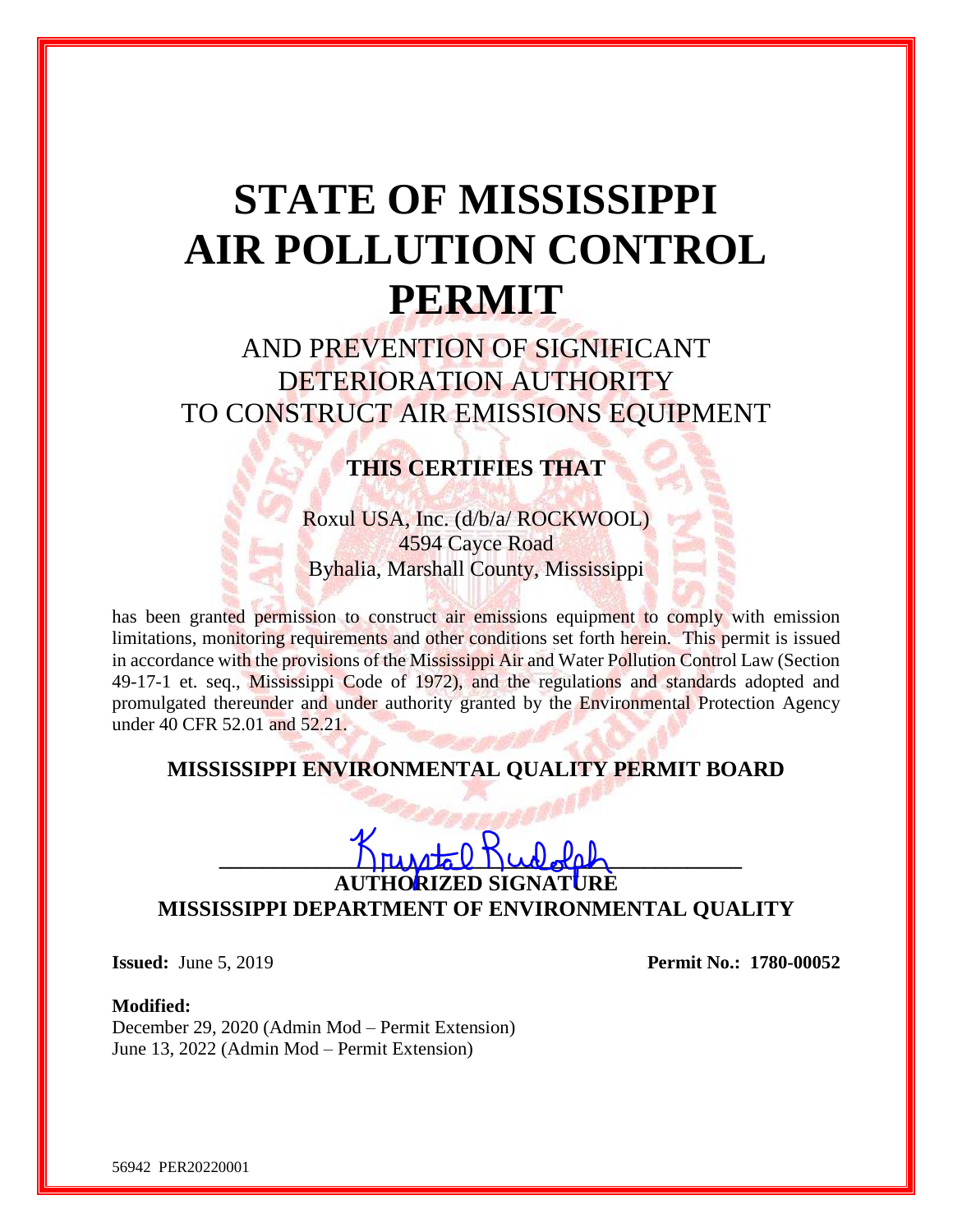## **PART 1**

#### **A. GENERAL CONDITIONS**

1. This permit is for air pollution control purposes only.

(Ref.: 11 Miss. Admin. Code Pt. 2, R. 2.1.D.)

2. Any activities not identified in the application are not authorized by this permit.

(Ref.: Miss. Code Ann. 49-17-29 1.b)

3. The knowing submittal of a permit application with false information may serve as the basis for the Permit Board to void the permit issued pursuant thereto or subject the applicant to penalties for operating without a valid permit pursuant to State Law.

(Ref.: 11 Miss. Admin. Code Pt. 2, R. 2.2.B(5).)

4. It is the responsibility of the applicant/permittee to obtain all other approvals, permits, clearances, easements, agreements, etc., which may be required including, but not limited to, all required local government zoning approvals or permits.

(Ref.: 11 Miss. Admin. Code Pt. 2, R. 2.1.D(6).)

5. The issuance of a permit does not release the permittee from liability for constructing or operating air emissions equipment in violation of any applicable statute, rule, or regulation of state or federal environmental authorities.

(Ref.: 11 Miss. Admin. Code Pt. 2, R. 2.2.B(7).)

6. It shall not be a defense for a permittee in an enforcement action that it would have been necessary to halt or reduce the permitted activity in order to maintain compliance with the conditions of the permit, unless halting or reducing activity would create an imminent and substantial endangerment threatening the public health and safety of the lives and property of the people of this state.

(Ref.: 11 Miss. Admin. Code Pt. 2, R. 2.2.B(15)(a).)

7. The permit and/or any part thereof may be modified, revoked, reopened, and reissued, or terminated for cause. Sufficient cause for a permit to be reopened shall exist when an air emissions stationary source becomes subject to Title V. The filing of a request by the permittee for a permit modification, revocation and reissuance, or termination, or of a notification of planned changes or anticipated noncompliance does not stay any permit condition.

(Ref.: 11 Miss. Admin. Code Pt. 2, R. 2.2.B(15)(b).)

8. The permit does not convey any property rights of any sort, or any exclusive privilege.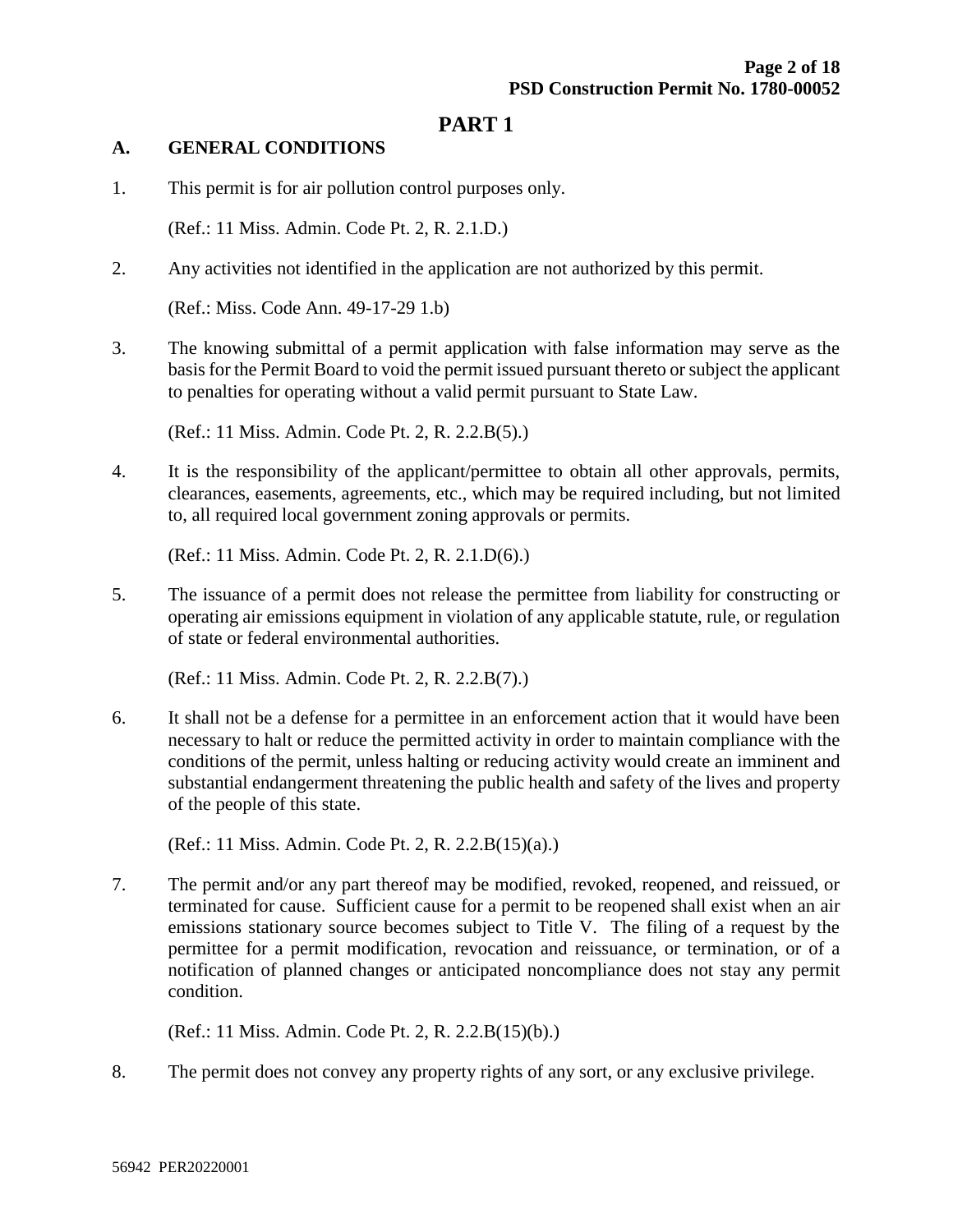(Ref.: 11 Miss. Admin. Code Pt. 2, R. 2.2.B(15)(c).)

9. The permittee shall furnish to the MDEQ within a reasonable time any information the MDEQ may request in writing to determine whether cause exists for modifying, revoking and reissuing, or terminating the permit or to determine compliance with the permit. Upon request, the permittee shall also furnish to the DEQ copies of records required to be kept by the permit or, for information claimed to be confidential, the permittee shall furnish such records to the MDEQ along with a claim of confidentiality. The permittee may furnish such records directly to the Administrator along with a claim of confidentiality.

(Ref.: 11 Miss. Admin. Code Pt. 2, R. 2.2.B(15)(d).)

10. *Design and Construction Requirements*: The stationary source shall be designed and constructed so as to operate without causing a violation of an Applicable Rules and Regulations, without interfering with the attainment and maintenance of State and National Ambient Air Quality Standards, and such that the emission of air toxics does not result in an ambient concentration sufficient to adversely affect human health and well-being or unreasonably and adversely affect plant or animal life beyond the stationary source boundaries.

(Ref.: 11 Miss. Admin. Code Pt. 2, R. 2.5.A.)

11. *Solids Removal*: The necessary facilities shall be constructed so that solids removed in the course of control of air emissions may be disposed of in a manner such as to prevent the solids from becoming windborne and to prevent the materials from entering State waters without the proper environmental permits.

(Ref.: Miss. Code Ann. 49-17-29)

12. *Diversion and Bypass of Air Pollution Controls*: The air pollution control facilities shall be constructed such that diversion from or bypass of collection and control facilities is not needed except as provided for in 11 Miss. Admin. Code Pt. 2, R. 1.1.10, "Provisions for Upsets, Startups, and Shutdowns".

(Ref.: 11 Miss. Admin. Code Pt. 2, R. 1.10.)

13. *Fugitive Dust Emissions from Construction Activities*: The construction of the stationary source shall be performed in such a manner so as to reduce fugitive dust emissions from construction activities to a minimum.

(Ref.: 11 Miss. Admin. Code Pt. 2, R. 2.5.A(4).)

14. Right of Entry: The permittee shall allow the Mississippi Department of Environmental Quality Office of Pollution Control and the Mississippi Environmental Quality Permit Board and/or their representatives upon presentation of credentials: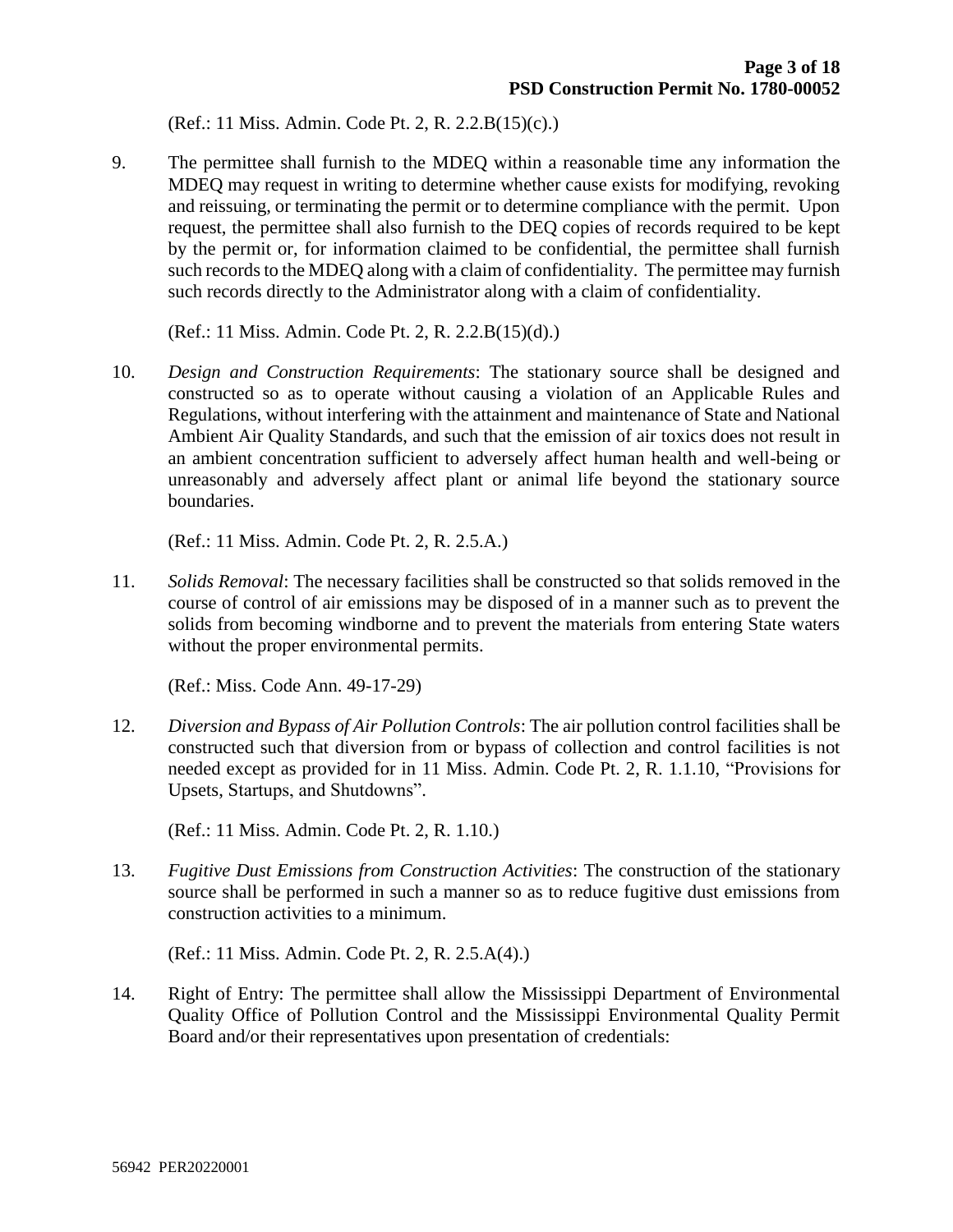- (a) To enter upon the permittee's premises where an air emission source is located or in which any records are required to be kept under the terms and conditions of this permit; and
- (b) At reasonable times to have access to and copy any records required to be kept under the terms and conditions of this permit; to inspect any monitoring equipment or monitoring method required in this permit; and to sample any air emissions.

(Ref.: Miss. Code Ann. 49-17-21)

- 15. *Permit Modification or Revocation*: After notice and opportunity for a hearing, the Permit Board may modify the permit or revoke it in whole or in part for good cause shown including, but not limited to:
	- (a) Persistent violation of any of the terms or conditions of this permit;
	- (b) Obtaining this permit by misrepresentation or failure to disclose fully all relevant facts; or
	- (c) A change in federal, state, or local laws or regulations that require either a temporary or permanent reduction or elimination of previously authorized air emission.

(Ref.: 11 Miss. Admin. Code Pt. 2, R. 2.2.C.)

16. *Public Record and Confidential Information*: Except for data determined to be confidential under the Mississippi Air & Water Pollution Control Law, all reports prepared in accordance with the terms of this permit shall be available for public inspection at the offices of the Mississippi Department of Environmental Quality, Office of Pollution Control.

(Ref.: Miss. Code Ann. 49-17-39)

17. *Permit Transfer*: This permit shall not be transferred except upon approval of the Permit Board.

(Ref.: 11 Miss. Admin. Code Pt. 2, R. 2.16.B.)

18. *Severability*: The provisions of this permit are severable. If any provision of the permit, or the application of any provision of the permit to any circumstances, is challenged or held invalid, the validity of the remaining permit provisions and/or portions thereof or their application to other persons or sets of circumstances, shall not be affected thereby.

(Ref. 11 Miss. Admin. Code Pt. 2, R. 2.1.D(7).)

19. *Permit Expiration*: The permit to construct will expire if construction does not begin within eighteen (18) months from the date of issuance or if construction is suspended for eighteen (18) months or more.

(Ref.: 11 Miss. Admin. Code Pt. 2, R. 2.5.C(1).)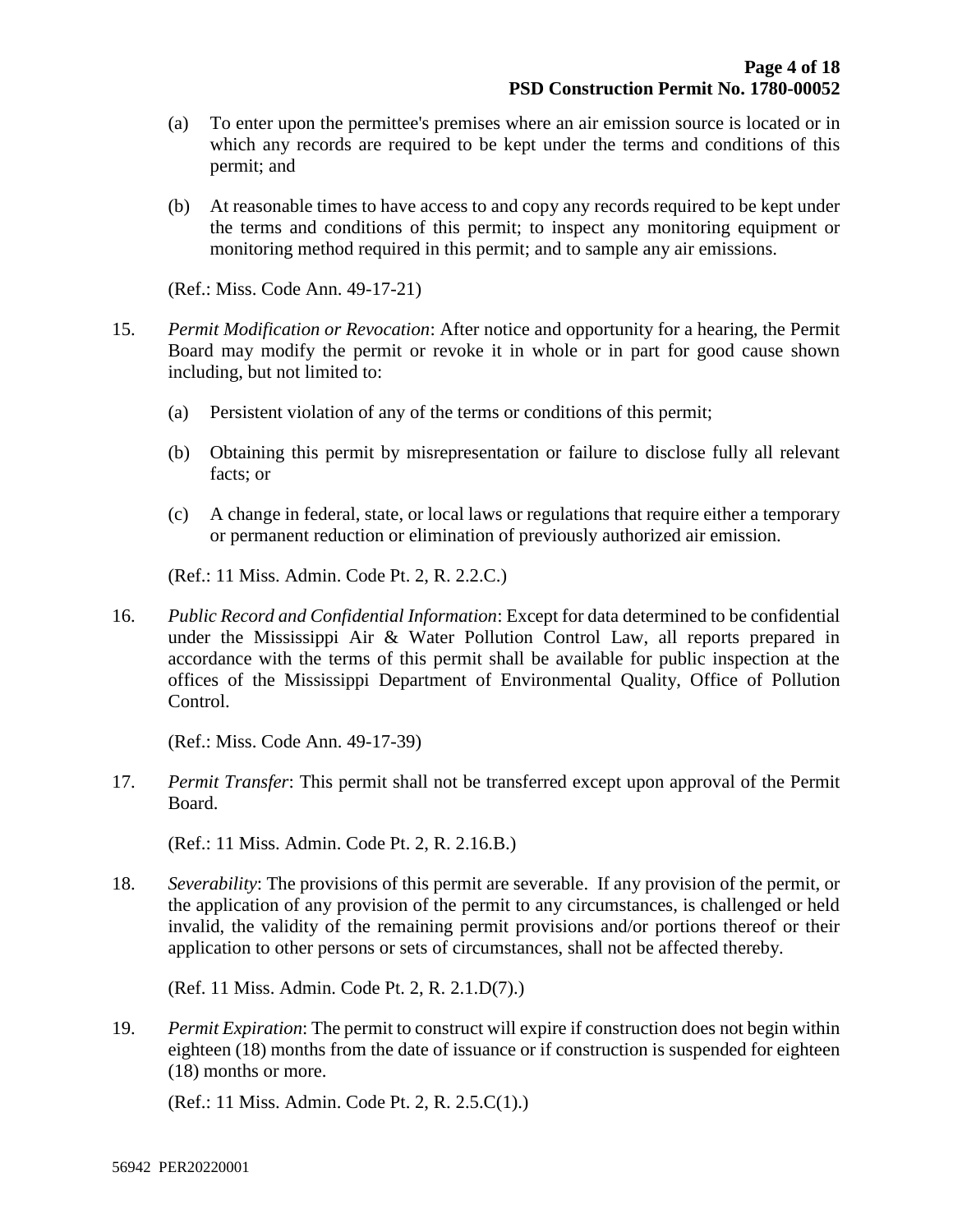20. *Certification of Construction*: A new stationary source issued a Permit to Construct cannot begin operation until certification of construction by the permittee.

(Ref.: 11 Miss. Admin. Code Pt. 2, R. 2.5.D(3).)

21. *Beginning Operation*: Except as prohibited in Part 1 – Condition 24 of this permit, after certification of construction by the permittee, the Permit to Construct shall be deemed to satisfy the requirement for a permit to operate until the date the application for issuance or modification of the Title V Permit or the application for issuance or modification of the State Permit to Operate, whichever is applicable, is due. This provision is not applicable to a source excluded from the requirement for a permit to operate as provided by 11 Miss. Admin. Code Pt. 2, R. 2.13.G.

(Ref.: 11 Miss. Admin. Code Pt. 2, R. 2.5.D(4).)

22. *Application for a Permit to Operate*: Except as otherwise specified in Part 1 – Condition 24 of this permit, the application for issuance or modification of the State Permit to Operate or the Title V Permit, whichever is applicable, is due twelve (12) months after beginning operation or such earlier date or time as specified in the Permit to Construct. The Permit Board may specify an earlier date or time for submittal of the application. Beginning operation will be assumed to occur upon certification of construction, unless the permittee specifies differently in writing.

(Ref.: 11 Miss. Admin. Code Pt. 2, R. 2.5.D(5).)

23. *Operating Under a Permit to Construct*: Except as otherwise specified in Part I, Condition 24 of this permit, upon submittal of a timely and complete application for issuance or modification of a State Permit to Operate or a Title V Permit, whichever is applicable, the applicant may continue to operate under the terms and conditions of the Permit to Construct and in compliance with the submitted application until the Permit Board issues, modifies, or denies the Permit to Operate.

(Ref.: 11 Miss. Admin. Code Pt. 2, R. 2.5.D(6).)

24. *Application Requirements for a Permit to Operate for Moderate Modifications*: For moderate modifications that require contemporaneous enforceable emissions reductions from more than one emission point in order to "net" out of Prevention of Significant Deterioration / New Source Review (PSD / NSR), the applicable Title V Permit to Operate or State Permit to Operate must be modified prior to beginning operation of the modified facilities.

(Ref.: 11 Miss. Admin. Code Pt. 2, R. 2.5.D(7).)

- 25. *Compliance Testing*: Regarding compliance testing:
	- (a) The results of any emissions sampling and analysis shall be expressed both in units consistent with the standards set forth in any Applicable Rules and Regulations or this permit and in units of mass per time.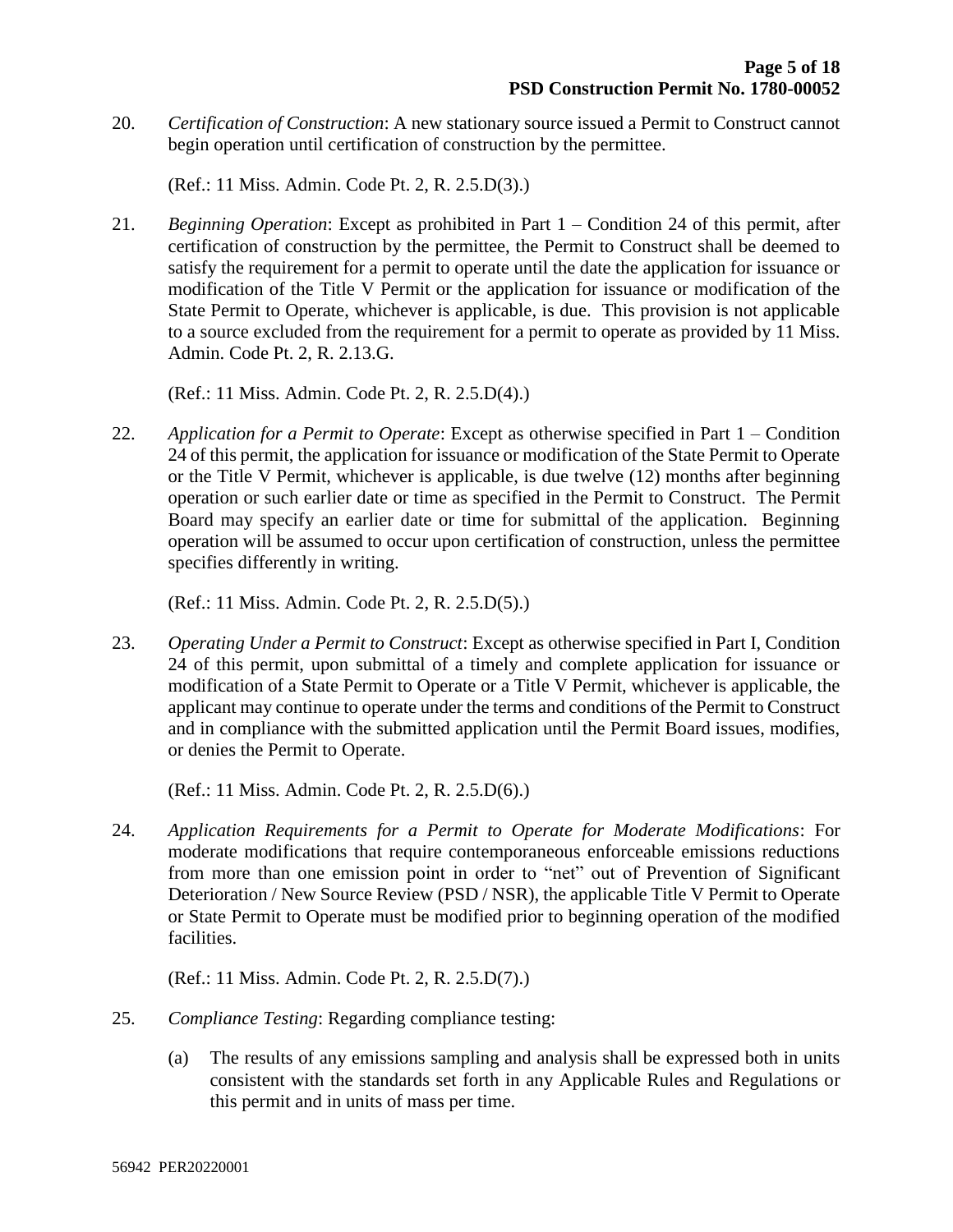- (b) Compliance testing will be performed at the expense of the permittee.
- (c) Each emission sampling and analysis report shall include but not be limited to the following:
	- (1) Detailed description of testing procedures;
	- (2) Sample calculation(s);
	- (3) Results; and
	- (4) Comparison of results to all Applicable Rules and Regulations and to emission limitations in the permit.

(Ref.: 11 Miss. Admin. Code Pt. 2, R. 2.6.B(3), (4), & (6).)

#### **B. GENERAL NOTIFICATION REQUIREMENTS**

1. Within fifteen (15) days of beginning actual construction, the permittee must notify the MDEQ in writing that construction has begun.

(Ref.: 11 Miss. Admin. Code Pt. 2, R. 2.5.C(2).)

2. The permittee must notify the MDEQ in writing when construction does not begin within eighteen (18) months of issuance or if construction is suspended for eighteen (18) months or more.

(Ref.: 11 Miss. Admin. Code Pt. 2, R. 2.5.C(3).)

3. Upon the completion of construction or installation of an approved stationary source or modification, the applicant shall notify the Permit Board that construction or installation was performed in accordance with the approved plans and specifications on file with the Permit Board.

(Ref.: 11 Miss. Admin. Code Pt. 2, R. 2.5.D(1).)

4. The Permit Board shall be promptly notified in writing of any change in construction from the previously approved plans and specifications or permit. If the Permit Board determines the changes are substantial, it may require the submission of a new application to construct with "as built" plans and specifications. Notwithstanding any provision herein to the contrary, the acceptance of an "as built" application shall not constitute a waiver of the right to seek compliance penalties pursuant to State Law.

(Ref.: 11 Miss. Admin. Code Pt. 2, R. 2.5.D(2).)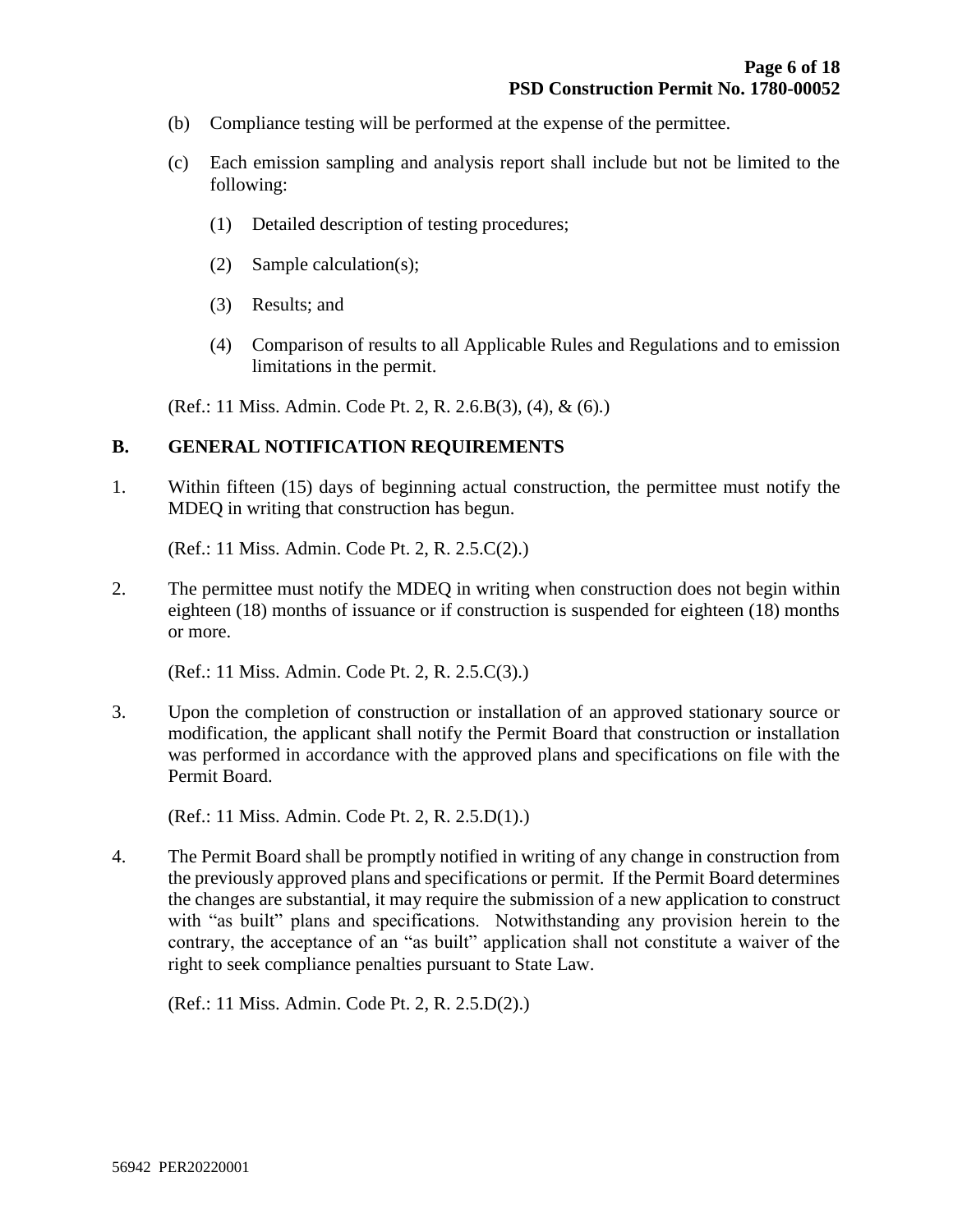## **PART 2 EMISSION POINTS AND POLLUTION CONTROL DEVICES**

The permittee is authorized to construct air emissions equipment and emit air contaminants from:

| <b>Emission</b><br>Point | <b>Facility ID</b> | <b>Description</b>                                                                                                                                                                                                                                                                              |  |
|--------------------------|--------------------|-------------------------------------------------------------------------------------------------------------------------------------------------------------------------------------------------------------------------------------------------------------------------------------------------|--|
| <b>AB-500</b>            | RFN <sub>2</sub>   | <b>Rockfon Line 2</b>                                                                                                                                                                                                                                                                           |  |
| $AB-501$                 | <b>RFN750-6</b>    | IR Zone                                                                                                                                                                                                                                                                                         |  |
| $AB-502$                 | <b>RFN750-4</b>    | Hot Press & Cure                                                                                                                                                                                                                                                                                |  |
| $AB-503$                 | <b>RFN750-3</b>    | De-Dusting Baghouse controlling filterable $PM/PM_{10}/PM_{2.5}$ emissions from<br>the crusher, splitting saw/belt sanding, formatting saw 1 & fleece cutting,<br>formatting saw 2, milling, and edge sanding                                                                                   |  |
| $AB-504$                 | <b>RFN750-8</b>    | Drying Oven 1, equipped with a particulate filter for control of filterable<br>$PM/PM_{10}/PM_{2.5}$ emissions                                                                                                                                                                                  |  |
| $AB-505$                 | <b>RFN750-9</b>    | High Oven A                                                                                                                                                                                                                                                                                     |  |
| AB-506                   | <b>RFN750-2</b>    | Drying Ovens $2 \& 3$ equipped with a particulate filter for control of filterable<br>PM/PM10/PM2.5 emissions                                                                                                                                                                                   |  |
| $AB-507$                 | <b>RFN750-5</b>    | Cooling Zone                                                                                                                                                                                                                                                                                    |  |
| $AB-508$                 | <b>RFN750-1</b>    | High Oven B                                                                                                                                                                                                                                                                                     |  |
| $AB-509$                 | <b>RFN750-7</b>    | Spray Paint Cabin, equipped with spray booth filtration to control filterable<br>$PM/PM_{10}/PM_{2.5}$ emissions                                                                                                                                                                                |  |
| $AC-500$                 | <b>OFCFN</b>       | <b>Off-line Confectioning</b>                                                                                                                                                                                                                                                                   |  |
| $AC-501$                 | RFN750-10          | OFCFN Process 6: three (3) Paint Cabins, equipped with filters to control<br>filterable $PM/PM_{10}/PM_{2.5}$ emissions, and three (3) Drying Cabins                                                                                                                                            |  |
| $AC-502$                 | RFN750-11          | OFCFN De-Dusting Baghouse, controlling filterable PM/PM <sub>10</sub> /PM <sub>2.5</sub><br>emissions from Process 1 cutting and milling, Process 2 cutting and milling,<br>Process 3 milling, Process 6 cutting, Process 6 dust cabin, Process 6 milling,<br>and Process 7 cutting dust filter |  |
| $AC-503$                 |                    | OFCFN Fugitive Emissions (from glue application from Processes 3, 4, 6 and<br>7)                                                                                                                                                                                                                |  |
| AA-700                   |                    | <b>Insignificant Activities and Equipment</b>                                                                                                                                                                                                                                                   |  |
| AA-701                   | <b>RFN770-1</b>    | One (1) 0.08 MMBtu/hr indirect, natural gas-fired heater (Mech/Water<br>Exhaust)                                                                                                                                                                                                                |  |
| AA-702                   | <b>RFN770-2</b>    | One (1) 0.03 MMBtu/hr indirect, natural gas-fired heater (W-TLT Exhaust)                                                                                                                                                                                                                        |  |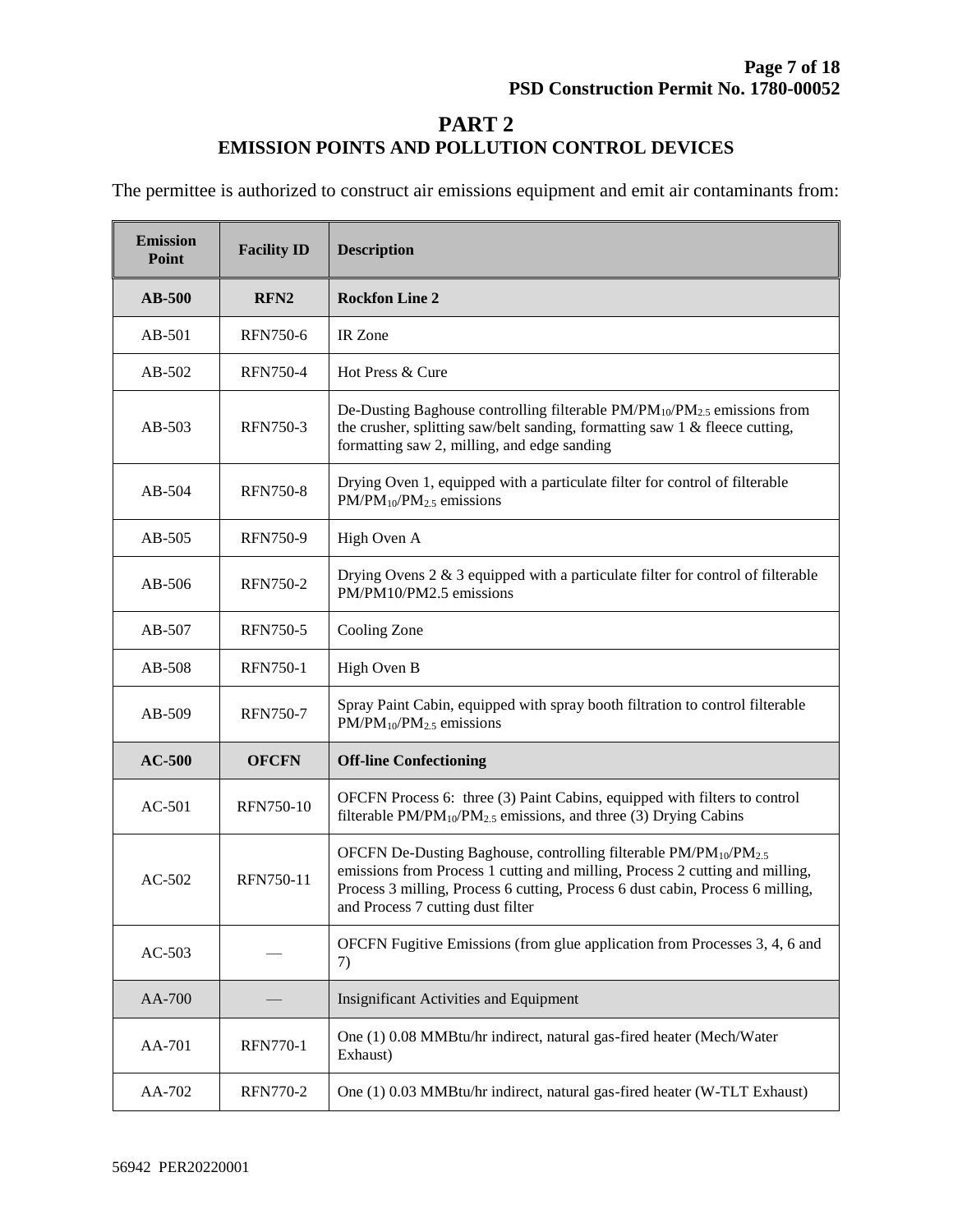| $AA-703$                 | <b>RFN770-3</b>    | One (1) 0.03 MMBtu/hr indirect, natural gas-fired heater (M-TLT Exhaust)                   |
|--------------------------|--------------------|--------------------------------------------------------------------------------------------|
| <b>Emission</b><br>Point | <b>Facility ID</b> | <b>Description</b>                                                                         |
| $AA-704$                 | RFN950-102         | One (1) 0.08 MMBtu/hr indirect, natural gas-fired heater (Paint Storage Relief<br>AC Unit) |
| $AA-705$                 | RFN950-103         | One (1) 0.12 MMB tu/hr indirect, natural gas-fired heater (Maintenance<br>Exhaust)         |
| $AA-706$                 | RFN950-104         | One (1) 0.15 MMB tu/hr indirect, natural gas-fired heater (Office Relief Vent<br>AC Unit)  |
| $AA-707$                 |                    | One $(1)$ 212-gallon thermal oil expansion tank                                            |
| AA-708                   |                    | One (1) 159-gallon thermal oil drain tank                                                  |
| AA-709                   |                    | One (1) 793-gallon paint dilution tank                                                     |
| AA-710                   |                    | One (1) 397-gallon paint dilution day tank                                                 |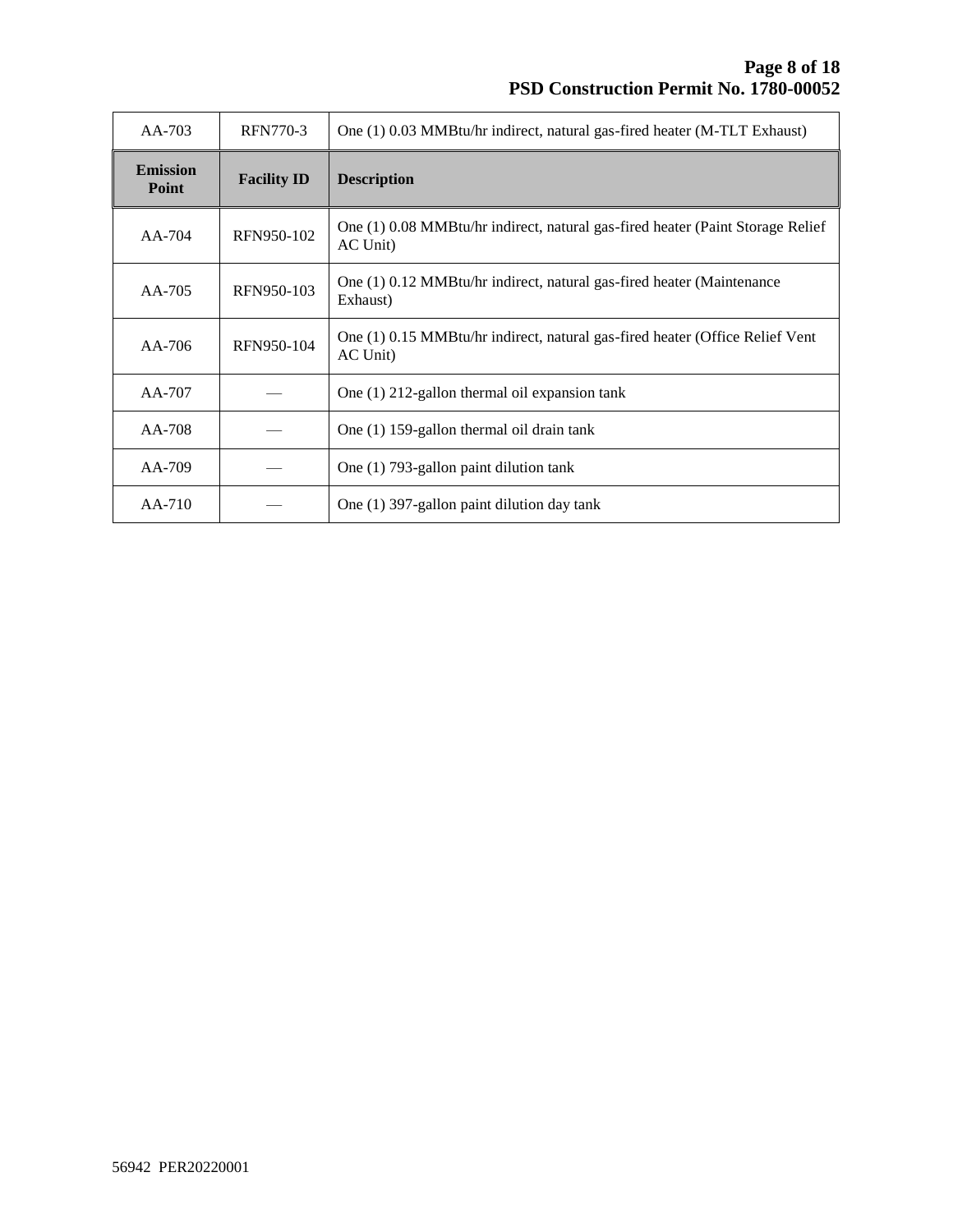| <b>Emission Point</b>                                                            | <b>Applicable</b><br>Requirement         | <b>Condition</b><br><b>Number</b> | <b>Pollutant/Parameter</b>             | Limit/Standard                                                  |
|----------------------------------------------------------------------------------|------------------------------------------|-----------------------------------|----------------------------------------|-----------------------------------------------------------------|
| $AB-500$<br>$AC-500$                                                             | 11 Miss. Admin.<br>Code Pt. 2, R. 1.3.F  | 3.1                               | <b>PM</b>                              | $E = 4.1p^{0.67}$                                               |
| AA-700                                                                           | <b>PSD</b> Construction<br>Permit Herein | 3.2                               | Opacity                                | 20%                                                             |
| $AB-501$<br>AB-502<br>AC-501<br>$AC-503$                                         | PSD Construction<br>Permit Herein        | 3.3                               | <b>VOC</b>                             | BACT: 53g/kg<br>maximum VOC<br>content of glue                  |
| $AB-504$<br>AB-505<br>AB-506<br>AB-507<br>AB-508<br>AB-509<br>AC-501<br>$AC-503$ | <b>PSD</b> Construction<br>Permit Herein | 3.4                               | <b>VOC</b>                             | BACT: 80 g/L<br>maximum VOC<br>content of coatings<br>and paint |
| $AB-501$<br>$AB-502$                                                             | <b>PSD</b> Construction<br>Permit Herein | 3.5                               | <b>VOC</b>                             | BACT: 7.48 tpy<br>(combined)                                    |
| $AB-504$<br>$AB-505$<br>AB-506<br>$AB-507$<br>AB-508<br>AB-509                   | <b>PSD</b> Construction<br>Permit Herein | 3.6                               | <b>VOC</b>                             | BACT: 30.69 tpy<br>(combined)                                   |
| $AC-501$                                                                         | <b>PSD</b> Construction<br>Permit Herein | 3.7                               | <b>VOC</b>                             | <b>BACT: 4.60 tpy</b>                                           |
| $AC-503$                                                                         | <b>PSD</b> Construction<br>Permit Herein | 3.8                               | <b>VOC</b>                             | <b>BACT: 1.12 tpy</b>                                           |
| AB-503                                                                           | PSD Construction<br>Permit Herein        | 3.9                               | $PM_{10}$<br>(filterable only)         | BACT: 0.35 lb/hr<br>(12-hr average)                             |
|                                                                                  |                                          |                                   | PM <sub>2.5</sub><br>(filterable only) | BACT: 0.18 lb/hr<br>(12-hr average)                             |
| $AC-502$                                                                         | <b>PSD</b> Construction                  | 3.10                              | $PM_{10}$<br>(filterable only)         | BACT: 0.12 lb/hr<br>(12-hr average)                             |
|                                                                                  | Permit Herein                            |                                   | PM <sub>2.5</sub><br>(filterable only) | BACT: 0.06 lb/hr<br>(12-hr average)                             |

**Part 3 EMISSION POINT SPECIFIC LIMITATIONS AND STANDARDS**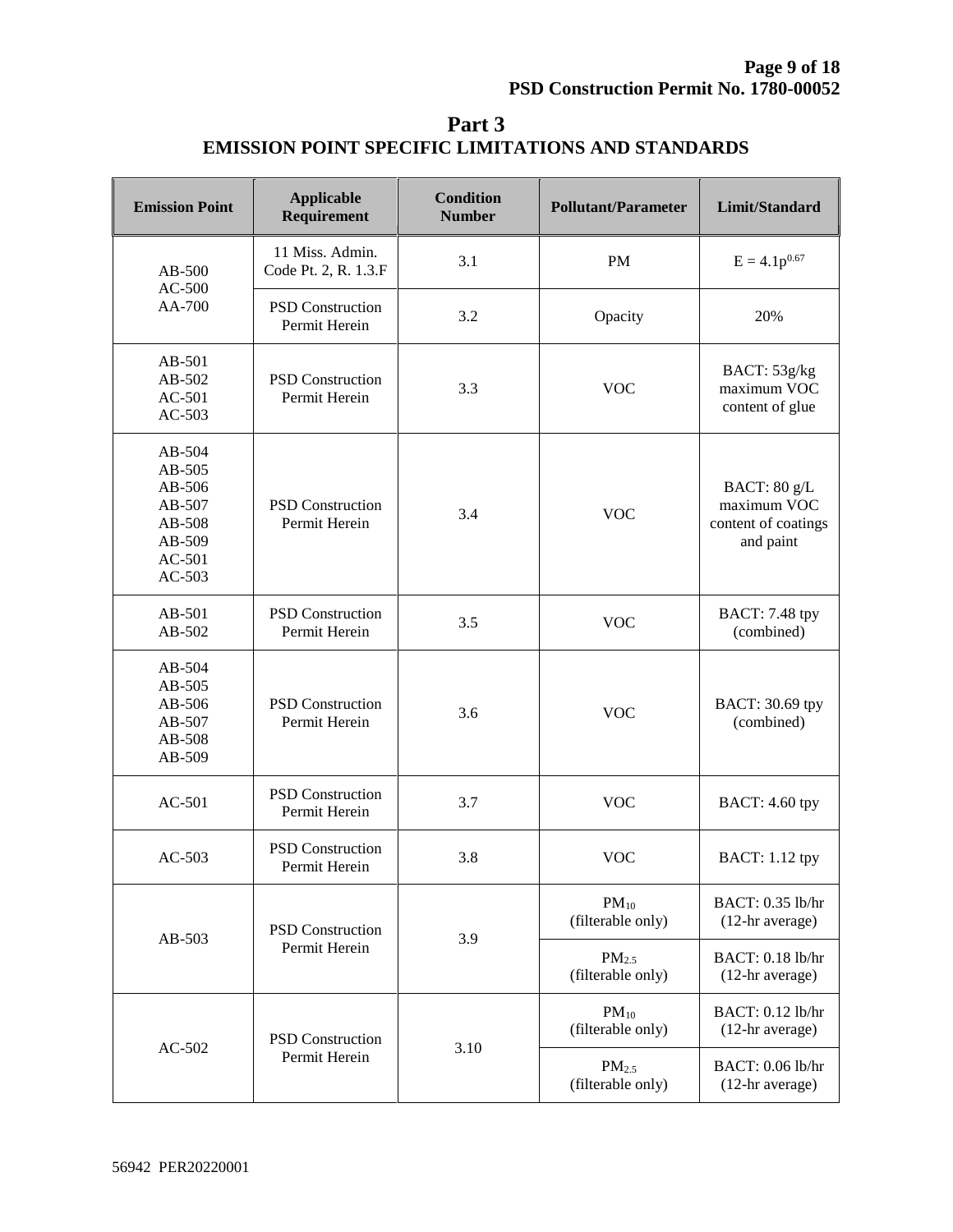| <b>Emission Point</b>                                                                                                                    | <b>Applicable</b><br>Requirement                | <b>Condition</b><br><b>Number</b> | <b>Pollutant/Parameter</b>                                                         | Limit/Standard                                                                                       |
|------------------------------------------------------------------------------------------------------------------------------------------|-------------------------------------------------|-----------------------------------|------------------------------------------------------------------------------------|------------------------------------------------------------------------------------------------------|
| AB-504<br>AB-505<br>AB-506<br>AB-508<br>AA-701<br>AA-702<br>AA-703<br>AA-704<br>AA-705<br>AA-706                                         | <b>PSD</b> Construction<br>Permit Herein        | 3.11                              | <b>VOC</b><br>$PM_{10}$<br>PM <sub>2.5</sub><br>SO <sub>2</sub><br>NO <sub>X</sub> | <b>BACT:</b> Natural<br>Gas Fuel Only                                                                |
| $AB-501$<br>AB-502<br>AB-503<br>AB-504<br>$AB-505$<br>AB-506<br>AB-507<br>AB-508<br>AB-509<br>$AC-501$<br>$AC-502$<br>$AC-503$<br>AA-700 | <b>PSD</b> Construction<br>Permit Herein        | 3.12                              | <b>VOC</b><br>$PM_{10}$<br>PM <sub>2.5</sub><br>SO <sub>2</sub><br>NO <sub>X</sub> | <b>BACT:</b> Implement<br>Good Work,<br>Housekeeping,<br>Operating, and<br>Combustion<br>Practices   |
| AA-701<br>AA-702<br>AA-703<br>AA-704<br>AA-705<br>AA-706                                                                                 | 11 Miss. Admin.<br>Code Pt. 2, R.<br>1.4.A(1)   | 3.13                              | SO <sub>2</sub>                                                                    | 4.8 lb/MMBtu                                                                                         |
|                                                                                                                                          | 11 Miss. Admin.<br>Code Pt. 2,<br>R.1.3.D(1)(a) | 3.14                              | <b>PM</b>                                                                          | 0.6 lb/MMBtu/hr                                                                                      |
| AB-504<br>AB-505<br>AB-506<br>AB-508                                                                                                     | <b>PSD</b> Construction<br>Permit Herein        | 3.15                              | NO <sub>X</sub>                                                                    | <b>BACT:</b> Utilize low<br>$NOX$ burners                                                            |
| AB-503<br>AB-504<br>AB-506<br>AB-509<br>AC-501<br>AC-502                                                                                 | <b>PSD</b> Construction<br>Permit Herein        | 3.16                              | $PM / PM_{10} / PM_{2.5}$<br>(filterable only)                                     | <b>BACT: During</b><br>process operations,<br>utilize control<br>devices and filters<br>at all times |

3.1 Except as otherwise specified, no person shall cause, permit, or allow the emission of particulate matter in total quantities in any one hour from any manufacturing process, which includes any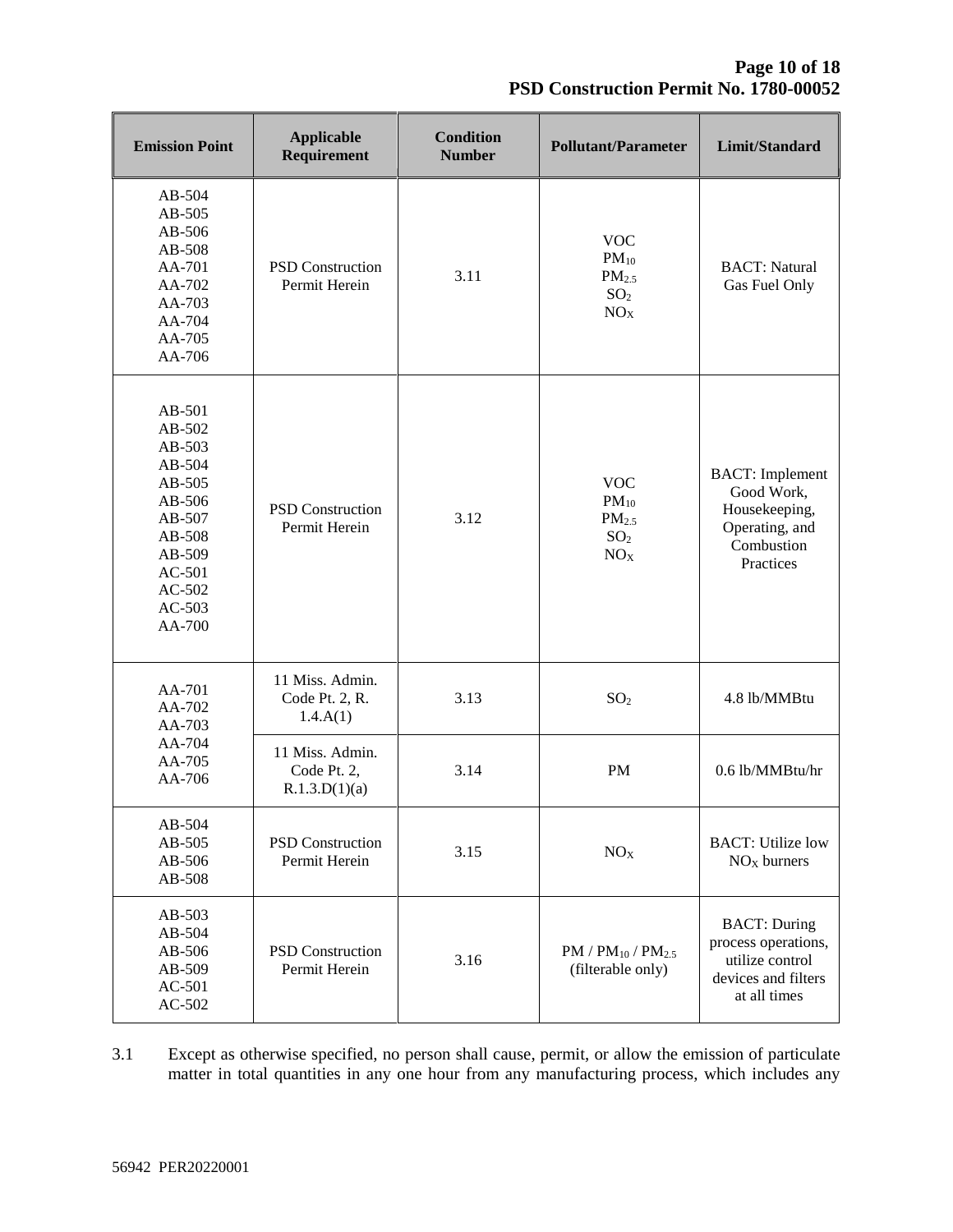associated stacks, vents, outlets, or combination thereof, to exceed the amount determined by the relationship:

$$
E = 4.1(p^{0.67})
$$

Where "E" is the emission rate in pounds per hour and "p" is the process weight input rate in tons per hour.

Conveyor discharge of course solid matter may be allowed if no nuisance is created beyond the property boundary where the discharge occurs.

(Ref.: 11 Miss. Admin. Code Pt. 2, R. 1.3.F.)

3.2 For Emission Points AB-500, AC-500, and AA-700, the permittee shall limit opacity to no more than 20% (where otherwise not indicated and/or limited) as determined by EPA Method 9 or EPA Method 22.

(Ref.: PSD Construction Permit Herein.)

3.3 For Emission Points AB-501, AB-502, AC-501, and AC-503 (IR Zone, Hot Press & Cure, OFCFN Process 6 Paint Cabins and Drying Cabins, OFCFN Fugitives), the permittee shall utilize glue with a maximum VOC content of 53  $g/kg$  in order to control VOC emissions (BACT for VOC).

(Ref.: PSD Construction Permit Herein.)

3.4 For Emission Points AB-504, AB-505, AB-506, AB-507, AB-508, AB-509, AC-501, and AC-503 (Drying Oven 1, High Oven A, Drying Ovens 2 &3, Cooling Zone, High Oven B, Spray Paint Cabin, OFCFN Process 6 Paint Cabins and Drying Cabins, OFCFN Fugitives) the permittee shall utilize paint and coatings with a maximum VOC content of 80  $g/L$  (BACT for VOC).

(Ref.: PSD Construction Permit Herein.)

3.5 For Emission Points AB-501 and AB-502 (IR Zone and Hot Press & Cure) the permittee shall limit VOC emissions to no more than 7.48 tons per year (tpy), combined, on a rolling 12-month basis (BACT for VOC).

(Ref.: PSD Construction Permit Herein.)

3.6 For Emission Points AB-504, AB-505, AB-506, AB-507, AB-508, and AB-509 (Drying Oven 1, Drying Ovens 2 & 3, High Oven A, High Oven B, Cooling Zone, Spray Paint Cabin) the permittee shall limit VOC emissions to no more than 30.69 tons per year (tpy) on a rolling 12-month basis (BACT for VOC).

(Ref.: PSD Construction Permit Herein.)

3.7 For Emission Point AC-501 (OFCFN Paint Cabins & Drying Cabins), the permittee shall limit VOC emissions to no more than 4.6 tons per year (tpy) on a rolling 12-month basis. (BACT for VOC).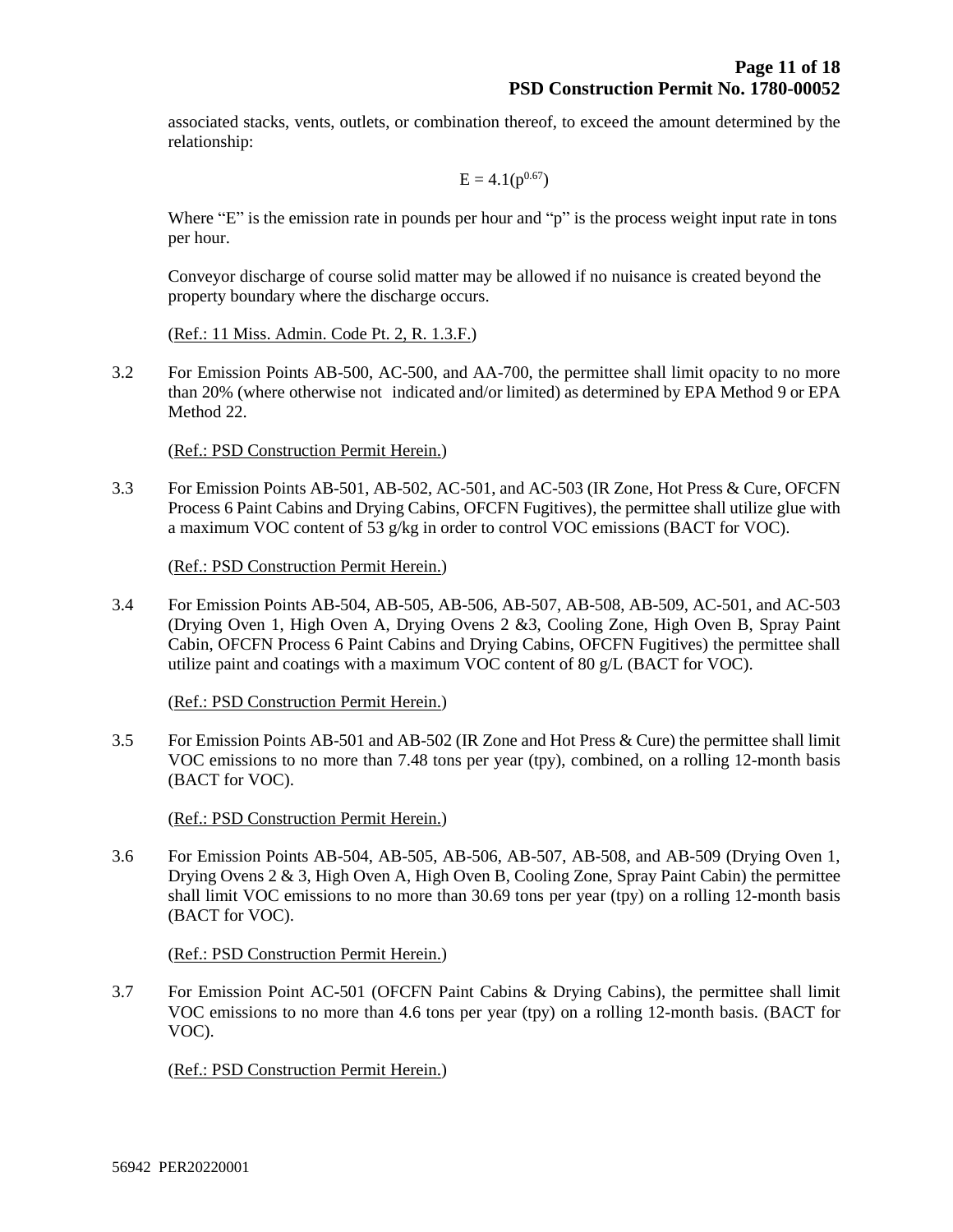3.8 For Emission Point AC-503 (OFCFN Fugitives) the permittee shall limit VOC emissions to no more than 1.12 tons per year (tpy) on a rolling 12-month basis (BACT for VOC).

#### (Ref.: PSD Construction Permit Herein.)

3.9 For Emission Point AB-503 (RFN2 De-Dusting Baghouse), the permittee shall limit PM<sup>10</sup> (filterable only) to 0.35 pounds per hour (lb/hr), averaged over a 12-hour period and shall limit  $PM_{2.5}$  (filterable only) to 0.18 lb/hr averaged over a 12-hour period (BACT for PM<sub>10</sub> and PM<sub>2.5</sub>).

(Ref.: PSD Construction Permit Herein.)

3.10 For Emission Point AC-502 (OFCFN De-Dusting Baghouse), the permittee shall limit PM<sub>10</sub> (filterable only) to 0.12 pounds per hour (lb/hr), averaged over a 12-hour period and shall limit  $PM_{2.5}$  (filterable only) to 0.06 lb/hr averaged over a 12-hour period (BACT for PM<sub>10</sub> and PM<sub>2.5</sub>).

#### (Ref.: PSD Construction Permit Herein.)

3.11 For Emission Points AB-504, AB-505 AB-508, AB-506, and AA-701 through AA-706 (Drying Oven 1, Drying Ovens 2 & 3, High Oven A, High Oven B, RFN2 Misc. Natural Gas-Fired Sources), the permittee shall utilize natural gas fuel only (BACT for VOC,  $PM_{10}$ ,  $PM_{2.5}$ , SO<sub>2</sub>, and  $NO<sub>x</sub>$ ).

#### (Ref.: PSD Construction Permit Herein.)

3.12 For Emission Points AB-501, AB-502, AB-503, AB-504, AB-505, AB-506, AB-507, AB-508, AB-509, AC-501, AC-502, AC-503, AA-700 (IR Zone, Hot Press & Cure, RFN2 De-Dusting Baghouse, Drying Oven 1, Spray Paint Cabin, High Oven A, High Oven B, Drying Ovens 2 & 3, Cooling Zone, OFCFN Paint Cabins and Drying Cabins, OFCFN De-Dusting Baghouse, OFCFN Fugitive Emissions, RFN2 Misc. Natural Gas-Fired Sources, and Tanks) the permittee shall implement Good Work, Housekeeping, Operating, and Combustion Practices to control emissions of VOC,  $PM_{10}$ ,  $PM_{2.5}$  SO<sub>2</sub>, NO<sub>x</sub>, in accordance with the Plan required to be developed by Condition 4.3 of this Permit (BACT for VOC,  $PM_{10}$ ,  $PM_{2.5}$ ,  $SO_2$ ,  $NO<sub>X</sub>$ ).

(Ref.: PSD Construction Permit Herein.)

3.13 For Emission Points AA-701 through AA-706, the permittee shall limit the discharge of sulfur oxides from any fuel burning installation in which the fuel is burned primarily to produce heat or power by indirect heat transfer to 4.8 pounds (measured as sulfur dioxide) per million BTU (lb/MMBtu) heat input.

(Ref.: 11 Miss. Admin. Code Pt. 2, R. 1.4.A(1).)

3.14 For Emission Points AA-701 through AA-706, the permittee shall limit emissions of ash and/or particulate matter from fossil fuel burning installations of less than 10 million BTU per hour heat input to 0.6 pounds per million BTU per hour (lb/MMBtu/hr) heat input.

(Ref.: 11 Miss. Admin. Code Pt. 2, R. 1.3.D(1)(a).)

3.15 For Emission Points AB-504, AB-505, AB-506, AB-508 (Drying Oven 1, Drying Ovens 2 & 3, High Oven A, and High Oven B), the permittee shall utilize low  $NO_x$  burners (BACT for  $NO_x$ ).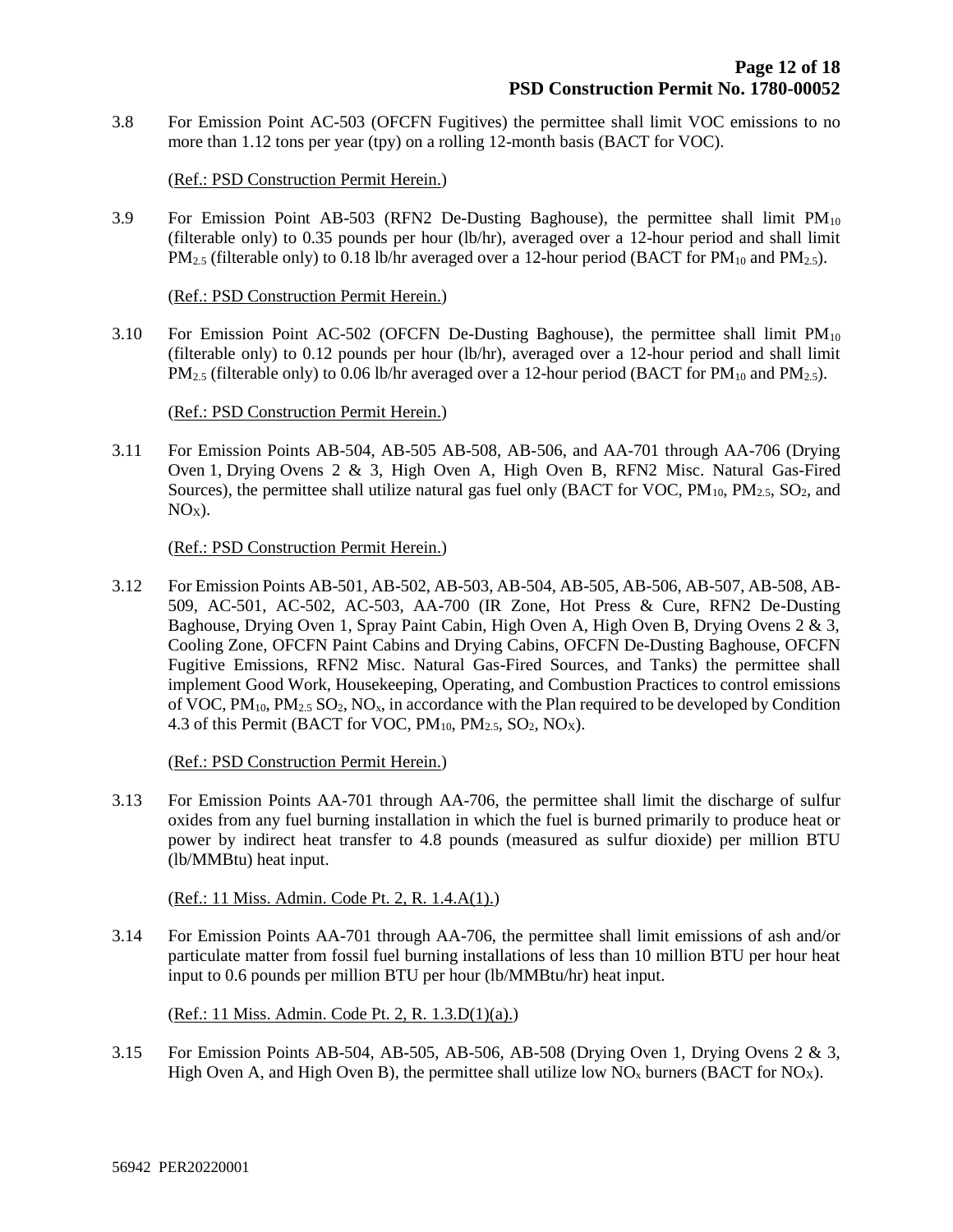#### (Ref.: PSD Construction Permit Herein.)

3.16 For Emission Points AB-503, AB-504, AB-506, AB-509, AC-501, and AC-502 (RFN2 De-Dusting Baghouse, Drying Oven 1, Spray Paint Cabin, Drying Ovens 2 & 3, OFCFN Paint Cabins, OFCFN De-Dusting Baghouse) the permittee shall utilize control devices and filters at all times during process operations (BACT for  $PM_{10}$  and  $PM_{2.5}$ ).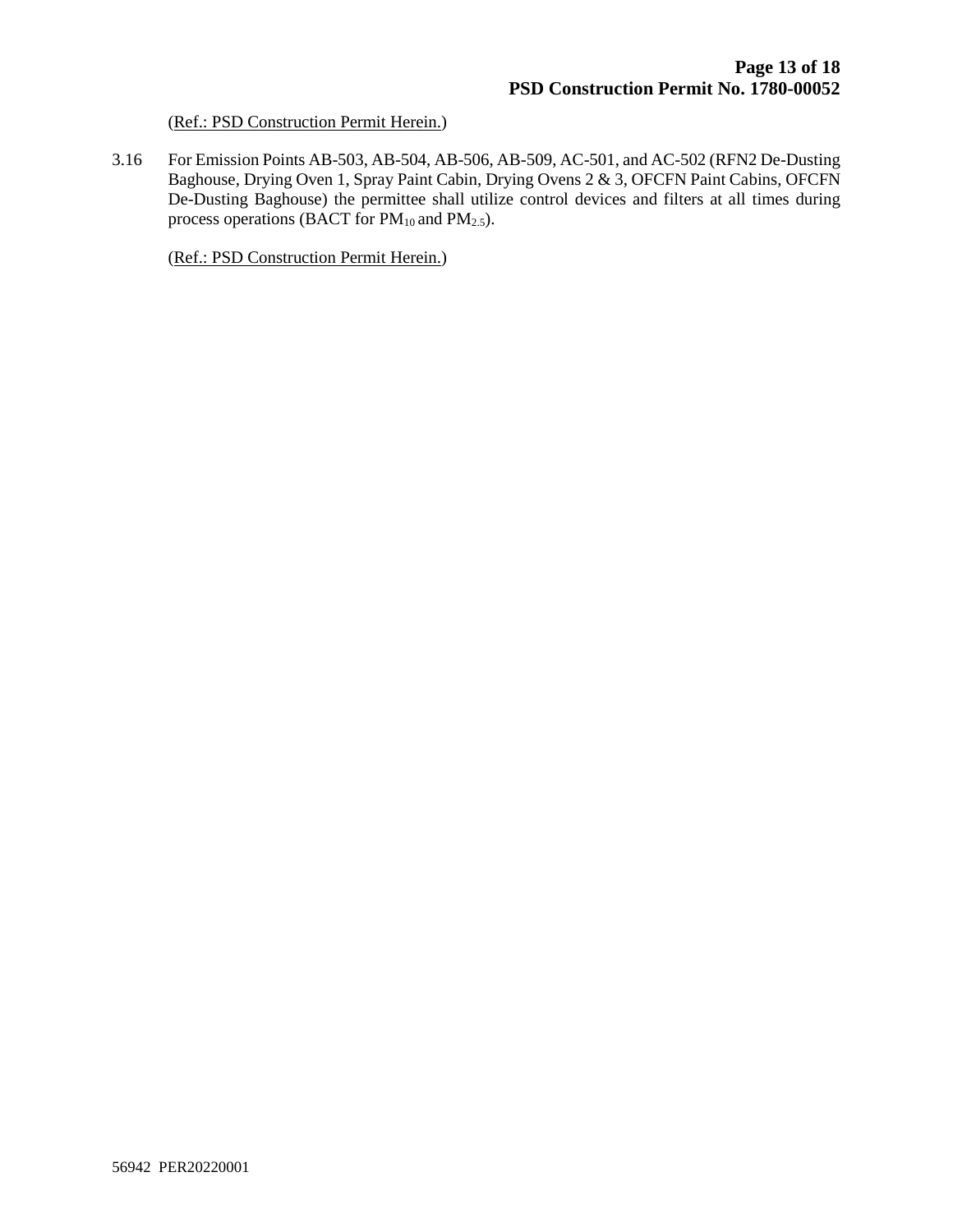| Part 4                                                      |
|-------------------------------------------------------------|
| <b>EMISSION POINT SPECIFIC MONITORING AND RECORDKEEPING</b> |
| <b>REQUIREMENTS</b>                                         |

| <b>Emission Point</b>                                                                                                                  | <b>Applicable</b><br>Requirement            | <b>Condition</b><br><b>Number</b> | <b>Pollutant/Parameter</b>                                                         | <b>Monitoring/Recordkeeping</b><br>Requirement                                                                                                                  |
|----------------------------------------------------------------------------------------------------------------------------------------|---------------------------------------------|-----------------------------------|------------------------------------------------------------------------------------|-----------------------------------------------------------------------------------------------------------------------------------------------------------------|
| AB-501<br>AB-502<br>AB-504<br>AB-505<br>AB-506<br>AB-507<br>AB-508<br>AB-509<br>$AC-501$<br>$AC-503$                                   | <b>PSD</b><br>Construction<br>Permit Herein | 4.1                               | <b>VOC</b>                                                                         | Monthly recordkeeping of<br>VOC-containing material<br>usage, quality, and density;<br>monthly recordkeeping of<br>VOC emissions on a rolling<br>12-month basis |
| AB-503<br>$AC-502$                                                                                                                     | <b>PSD</b><br>Construction<br>Permit Herein | 4.2                               | $PM_{10}$<br>PM <sub>2.5</sub><br>(filterable only)                                | <b>Initial Stack Testing to</b><br>establish operating<br>parameters                                                                                            |
| AB-501<br>AB-502<br>AB-503<br>AB-504<br>$AB-505$<br>AB-506<br>AB-507<br>AB-508<br>AB-509<br>$AC-501$<br>$AC-502$<br>$AC-503$<br>AA-700 | <b>PSD</b><br>Construction<br>Permit Herein | 4.3                               | <b>VOC</b><br>$PM_{10}$<br>PM <sub>2.5</sub><br>SO <sub>2</sub><br>NO <sub>X</sub> | Develop a Good Work,<br>Housekeeping, Operating,<br>and Combustion Practices<br>Plan                                                                            |
| $AB-500$<br>$AC-500$                                                                                                                   | <b>PSD</b><br>Construction<br>Permit Herein | 4.4                               | Opacity                                                                            | Perform EPA Method 22<br>and/or EPA Method 9                                                                                                                    |
| AB-503<br>$AC-502$                                                                                                                     | <b>PSD</b><br>Construction<br>Permit Herein | 4.5                               | Opacity                                                                            | Perform VEE's concurrent<br>with stack/performance<br>testing                                                                                                   |
| AB-503<br>AB-504<br>AB-506<br>AB-509<br>AC-501<br>$AC-502$                                                                             | <b>PSD</b><br>Construction<br>Permit Herein | 4.6                               | $PM / PM_{10} / PM_{2.5}$                                                          | Maintain monthly records<br>documenting that the control<br>devices and filters were<br>utilized at all times during<br>process operations                      |

4.1 For Emission Points AB-501, AB-502, AB-504, AB-505, AB-506, AB-507, AB-508, AB-509, AC-501, AC-503 (IR Zone, Hot Press & Cure, Drying Oven 1, Spray Paint Cabin, High Oven A, High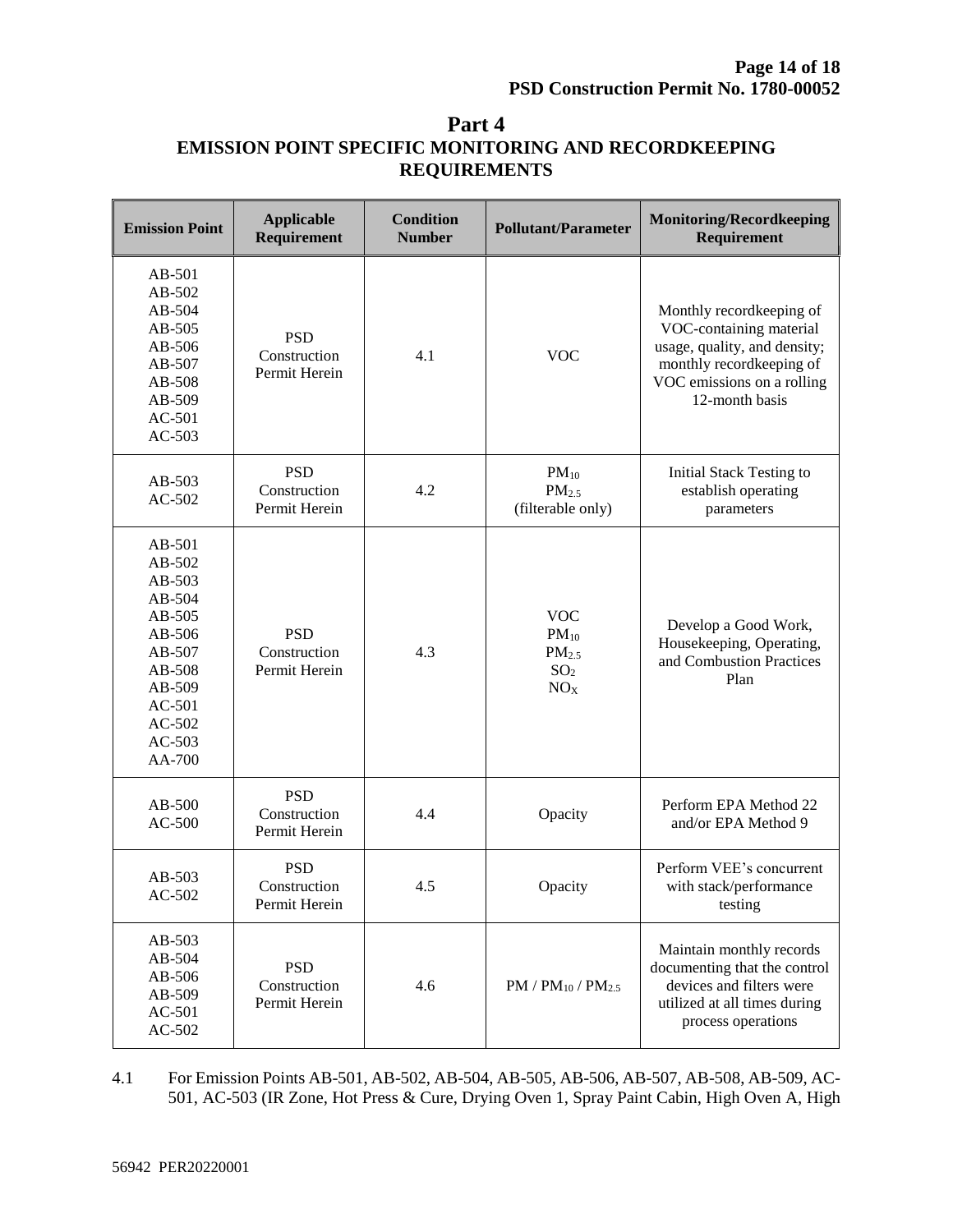Oven B, Drying Ovens 2 & 3, Cooling Zone, OFCFN Process 6 Paint Cabins and Drying Cabins, OFCFN Fugitives), in order to demonstrate compliance with the VOC content limits and VOC emission limits in Part 3 of this Permit, the permittee shall determine the following, for each coating, glue, or other VOC-containing material used, and maintain sufficient monthly records to document:

- (a) Quantity used in gallons or pounds;
- (b) The VOC content in grams per liter or grams per kilogram;
- (c) The density in pounds per gallon;
- (d) The permittee may utilize data supplied by the manufacturer, or analysis of VOC content by EPA Test Method 24 and/or 311; and
- (e) The permittee shall calculate the VOC emissions from the use of VOC-containing materials (glue, coatings, paint, etc.), on a monthly basis and a 12-month rolling period.

#### (Ref.: PSD Construction Permit Herein.)

- 4.2 For Emission Points AB-503 (RFN2 De-Dusting Baghouse) and AC-502 (OFCFN De-Dusting Baghouse), the permittee shall perform an initial stack test within 180 days of certification of construction or within 60 days of reaching maximum production, whichever is earlier, to demonstrate compliance with the emissions limits established in Conditions 3.9 and 3.10 and to develop operational ranges (for example, pressure drop across the baghouses) to provide a reasonable assurance of compliance. Operational ranges shall be derived from stack test data, vendor certification, operational history, and visual inspections, the combination of which demonstrates the proper operation of the equipment in compliance. The permittee shall utilize the following Test Methods or an alternative EPA approved test method:
	- (a) For filterable  $PM_{10}$ , the permittee shall utilize EPA Reference Method 5.
	- (b) For filterable  $PM_{2.5}$ , the permittee shall utilize EPA Reference Method 201A.

- 4.3 For Emission Points AB-501, AB-502, AB-503, AB-504, AB-505, AB-506, AB-507, AB-508, AB-509, AC-501, AC-502, AC-503, AA-700 (IR Zone, Hot Press & Cure, RFN2 De-Dusting Baghouse, Drying Oven 1, Spray Paint Cabin, High Oven A, High Oven B, Drying Ovens 2 & 3, Cooling Zone, OFCFN Paint Cabins and Drying Cabins, OFCFN De-Dusting Baghouse, OFCFN Fugitive Emissions, RFN2 Misc. Natural Gas-Fired Sources, and Tanks) the permittee shall develop a Good Work, Housekeeping, Operating, and Combustion Practices Plan to demonstrate compliance with the BACT standards for VOC,  $PM_{10}$ ,  $PM_{2.5}$ ,  $SO_2$ ,  $NO<sub>X</sub>$  in Condition 3.12 of this Permit. The Plan shall be submitted to MDEQ for review and approval within 90 days of certification of construction and shall include the following:
	- (a) Emission point-specific practices to be implemented to minimize emissions. Examples of such practices include, but are not limited to: indoor floor sweeping, changing filters on a regular basis, equipment inspections, preventative maintenance, etc.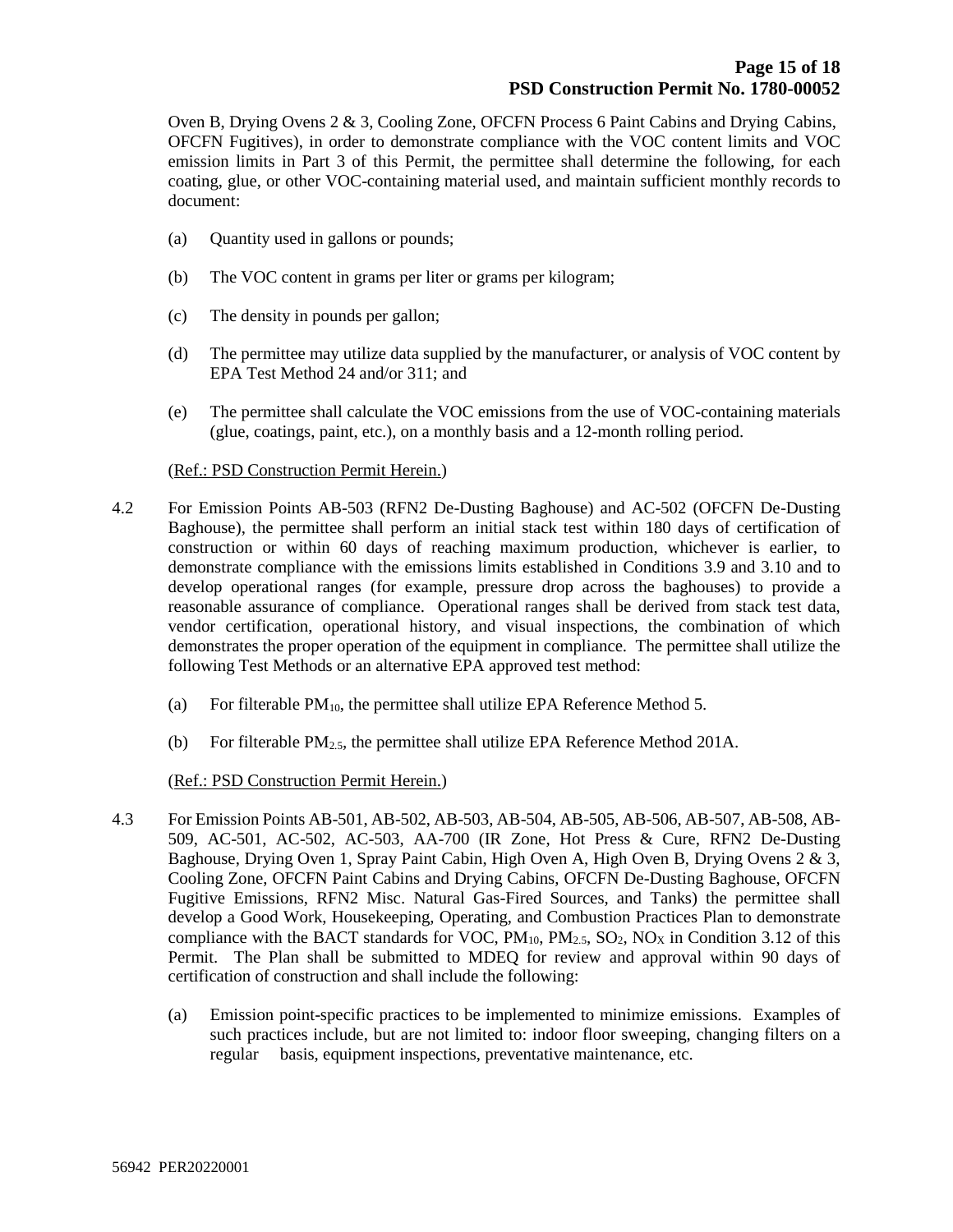- (b) A schedule of when, and how frequently, these practices will be implemented for each emission point.
- (c) How implementation of these practices will be documented (e.g. logs, reports, spreadsheets, etc.) for each emission point.

#### (Ref.: PSD Construction Permit Herein.)

4.4 For Emission Points AB-500 and AC-500, the permittee shall have a certified visible emission evaluation (VEE) reader perform a visible emission observation once every four weeks for each of the emission points which vent to the atmosphere through a stack. If visible emissions are detected, a certified VEE reader shall perform a VEE using EPA Reference Method 9. If a VEE is performed using EPA Reference Method 9, then the observation period shall consist of a minimum of eighteen (18) consecutive minutes; However, if the visible emissions after a period of six (6) minutes are determined to be less than 10% opacity, then the reader can elect to discontinue doing the VEE. If VEE readings cannot be taken using EPA Reference Method 9, the permittee shall note these conditions in the record and provide an explanation of why it was not possible to perform them. Results for each of the observations shall be recorded and kept onsite for the most recent three years for inspection by MDEQ personnel. The records from the remaining two years may be kept offsite and must be made available upon request.

#### (Ref.: 11 Miss. Admin. Code Pt. 2, R. 6.3.A(3).)

4.5 For Emission Points AB-503 and AC-502 (RFN2 De-Dusting Baghouse and OFCFN De-Dusting Baghouse), the permittee shall have a certified visible emission evaluation (VEE) reader perform a visible emission observation concurrently with the filterable  $PM_{10}/PM_{2.5}$  Stack/Performance Testing required by Condition 4.2 of this Permit. For purposes of determining compliance, the minimum total time of observations shall be 3 hours (30 6-minute averages). However, if visibility or other conditions prevent the opacity observations from being performed concurrently with the stack testing, the permittee shall reschedule the opacity observations as soon after the stack testing as possible, but no later than thirty (30) days thereafter, and shall notify the MDEQ of the rescheduled date. The rescheduled opacity observations shall be conducted (to the extent possible) under the same operating conditions that existed during the stack test.

#### (Ref.: PSD Construction Permit Herein.)

4.6 For Emission Points AB-503, AB-504, AB-506, AB-509, AC-501, and AC-502 (RFN2 De-Dusting Baghouse, Drying Oven 1, Spray Paint Cabin, Drying Ovens 2 & 3, OFCFN Paint Cabins, OFCFN De-Dusting Baghouse), the permittee shall maintain monthly records documenting that the control devices and filters were utilized at all times during process operations and shall record any required maintenance performed on the control devices.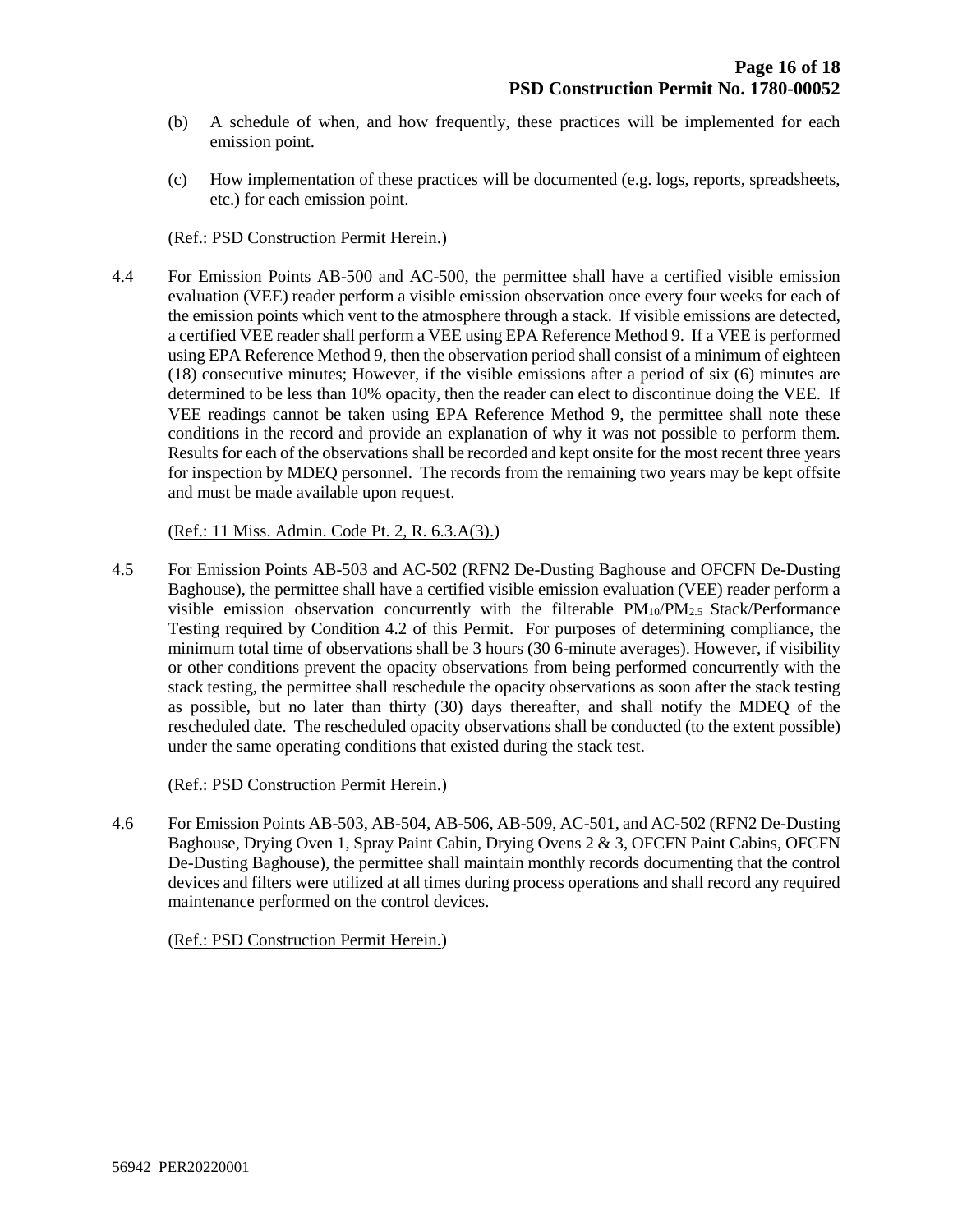| PART 5                                                |  |
|-------------------------------------------------------|--|
| <b>EMISSION POINT SPECIFIC REPORTING REQUIREMENTS</b> |  |

| <b>Emission Point</b>            | Applicable<br><b>Requirement</b>                  | <b>Condition</b><br><b>Number</b> | <b>Reporting Requirement</b>                                                              |
|----------------------------------|---------------------------------------------------|-----------------------------------|-------------------------------------------------------------------------------------------|
| $AB-503$                         | 11 Miss. Admin.<br>Code Pt. 2, R.<br>$2.6.B(5)$ . | 5.1                               | Notification of Stack/Performance Test due 30<br>days prior to testing                    |
| $AC-502$                         | 11 Miss. Admin.<br>Code Pt. 2. R.<br>$2.6.B(6)$ . | 5.2                               | Submit Stack/Performance Test Reports no later<br>than 60 days after the date of the test |
| $AB-500$<br>$AC-500$<br>$AA-700$ | <b>PSD</b> Construction                           | 5.3                               | Report deviations within 5 days                                                           |
|                                  | Permit Herein                                     | 5.4                               | <b>Submit Semiannual Monitoring Reports</b>                                               |

5.1 For Emission Points AB-503 and AC-502 (RFN2 De-Dusting Baghouse and OFCFN De-Dusting Baghouse), the permittee shall submit a notification 30 days prior to the performance testing required in Conditions 4.2 of this Permit. This notification shall include a description of the testing procedures and methods and the scheduled date of testing.

(Ref.: 11 Miss. Admin. Code Pt. 2, R. 2.6.B(5).)

- 5.2 For Emission Points AB-503 and AC-502 (RFN2 De-Dusting Baghouse and OFCFN De-Dusting Baghouse), the permittee shall submit reports of the performance test results required by Condition 4.2 of this Permit no later than 60 days after completing the performance tests. These reports shall include the following:
	- (a) Detailed description of testing procedures and methods;
	- (b) Sample calculation;
	- (c) Results;
	- (d) Comparison of results to all applicable emission limitations in this permit.
	- (e) The operating parameters and ranges identified and established during initial stack testing.

(Ref.: 11 Miss. Admin. Code Pt. 2. R. 2.6.B(6).)

5.3 For Emission Points AB-500, AC-500, and AA-700, the permittee shall report, in writing, any deviations from this Permit within 5 days from the time the deviation began. The report shall include the probable cause of the deviation(s) and any corrective action(s) or preventative measures taken.